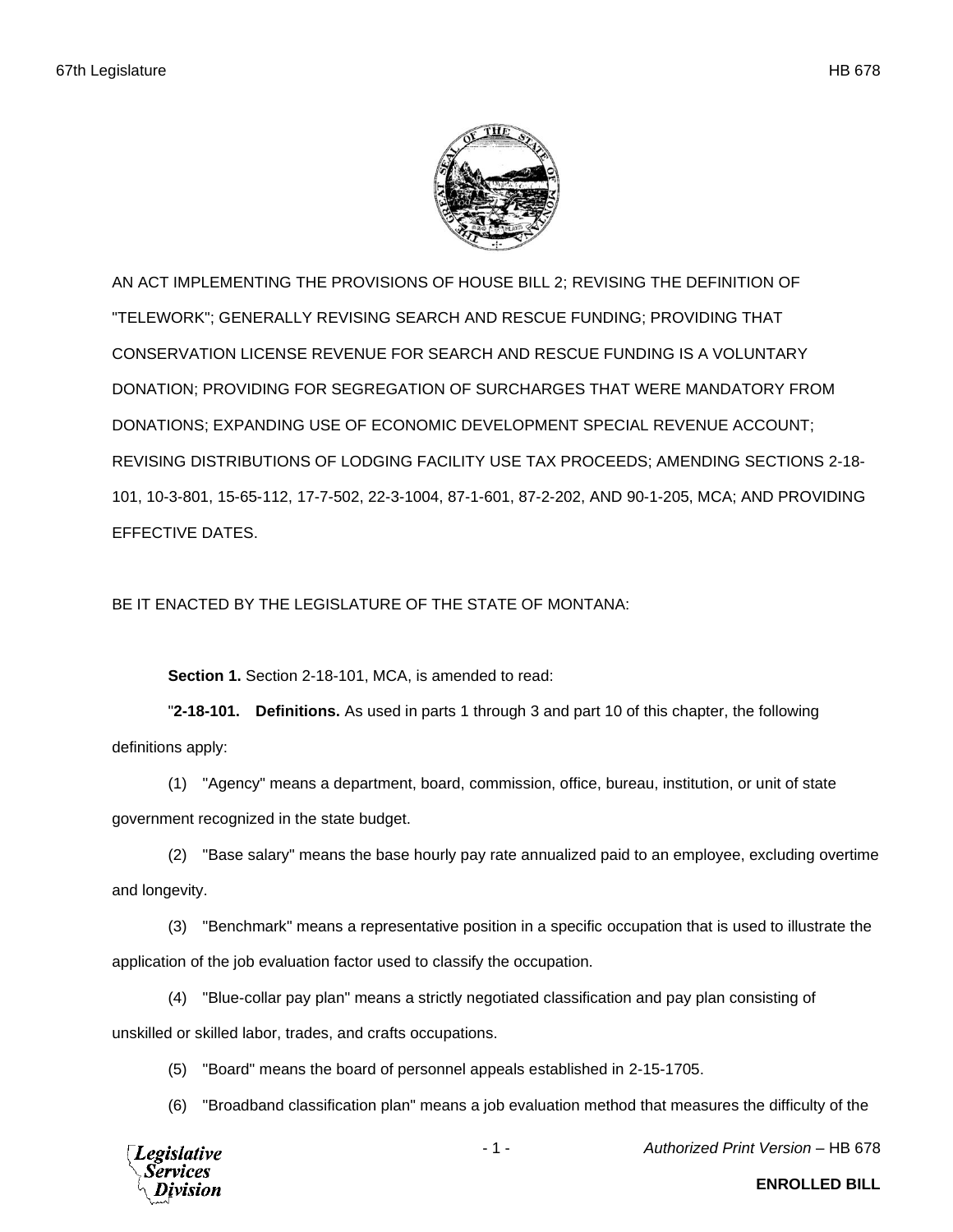work and the knowledge or skills required to perform the work.

(7) "Broadband pay plan" means a pay plan using a pay hierarchy of broad pay bands based on a classification plan, including market midpoint and occupational wage ranges.

(8) "Compensation" means the annual or hourly wage or salary and includes the longevity allowance provided in 2-18-304 and leave and holiday benefits provided in part 6 of this chapter.

(9) "Competencies" means sets of measurable and observable knowledge, skills, and behaviors that contribute to success in a position.

(10) "Department" means the department of administration created in 2-15-1001.

(11) (a) Except in 2-18-306, "employee" means any state employee other than an employee excepted under 2-18-103 or 2-18-104.

(b) The term does not include a student intern.

(12) "Job evaluation factor" means a measure of the complexities of the predominant duties of a position.

(13) "Job sharing" means the sharing by two or more persons of a position.

(14) "Market midpoint" means the median base salary that other employers pay to employees in comparable occupations as determined by the department's salary survey of the relevant labor market.

(15) "Occupation" means a generalized family of positions having substantially similar duties and requiring similar qualifications, education, and experience.

(16) "Occupational wage range" means a range of pay, including a minimum, market midpoint, and maximum salary, for a specific occupation that is most consistent with the pay being offered by competing employers for fully competent employees within that occupation. The salary for an employee may be less than the minimum salary.

(17) "Pay band" means a wide salary range covering a number of different occupations. Pay bands are used for reporting and analysis purposes only.

(18) "Pay progression" means a process by which an employee's compensation may be increased, based on documented factors determined by the department, to bring the employee's compensation to a higher rate within the occupational wage range of the employee.

(19) "Permanent employee" means an employee who is designated by an agency as permanent, who



- 2 - *Authorized Print Version* – HB 678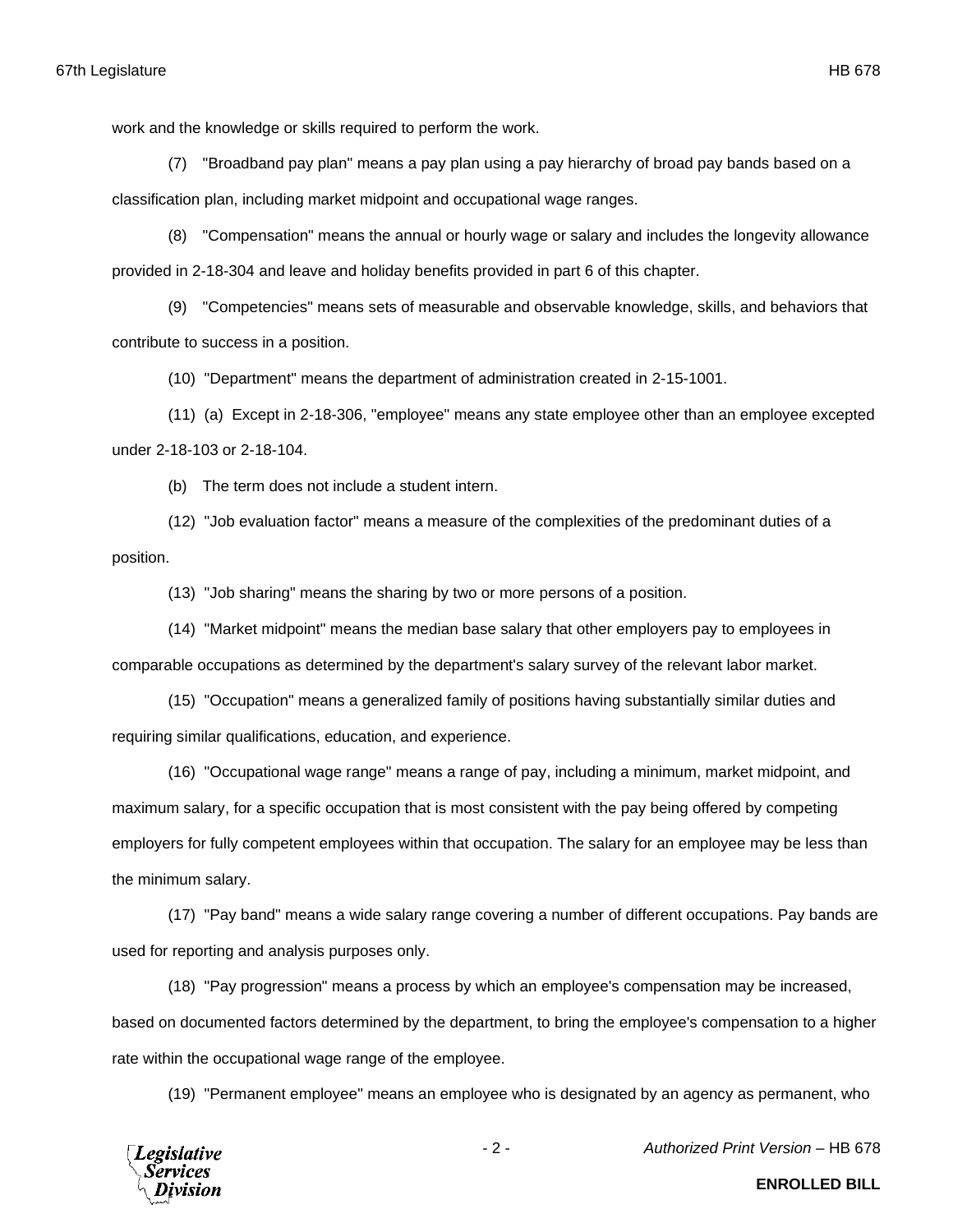was hired through a competitive selection process unless excepted from the competitive process by law, and who has attained or is eligible to attain permanent status.

(20) "Permanent status" means the state an employee attains after satisfactorily completing an appropriate probationary period.

(21) "Personal staff" means those positions occupied by employees appointed by the elected officials enumerated in Article VI, section 1, of the Montana constitution or by the public service commission as a whole.

(22) "Position" means a collection of duties and responsibilities currently assigned or delegated by competent authority, requiring the full-time, part-time, or intermittent employment of one person.

(23) "Program" means a combination of planned efforts to provide a service.

(24) "Seasonal employee" means a permanent employee who is designated by an agency as

seasonal, who performs duties interrupted by the seasons, and who may be recalled without the loss of rights or benefits accrued during the preceding season.

(25) "Short-term worker" means a person who:

(a) may be hired by an agency without using a competitive hiring process for an hourly wage established by the agency;

- (b) may not work for the agency for more than 90 days in a continuous 12-month period;
- (c) is not eligible for permanent status;
- (d) may not be hired into a permanent position by the agency without a competitive selection process;
- (e) is not eligible to earn the leave and holiday benefits provided in part 6 of this chapter; and
- (f) may be discharged without cause.
- (26) "Student intern" means a person who:
- (a) has been accepted in or is currently enrolled in an accredited school, college, or university and

may be hired by an agency in a student intern position without using a competitive selection process;

- (b) is not eligible for permanent status;
- (c) is not eligible to become a permanent employee without a competitive selection process;
- (d) must be covered by the hiring agency's workers' compensation insurance;
- (e) is not eligible to earn the leave and holiday benefits provided for in part 6 of this chapter; and
- (f) may be discharged without cause.



- 3 - *Authorized Print Version* – HB 678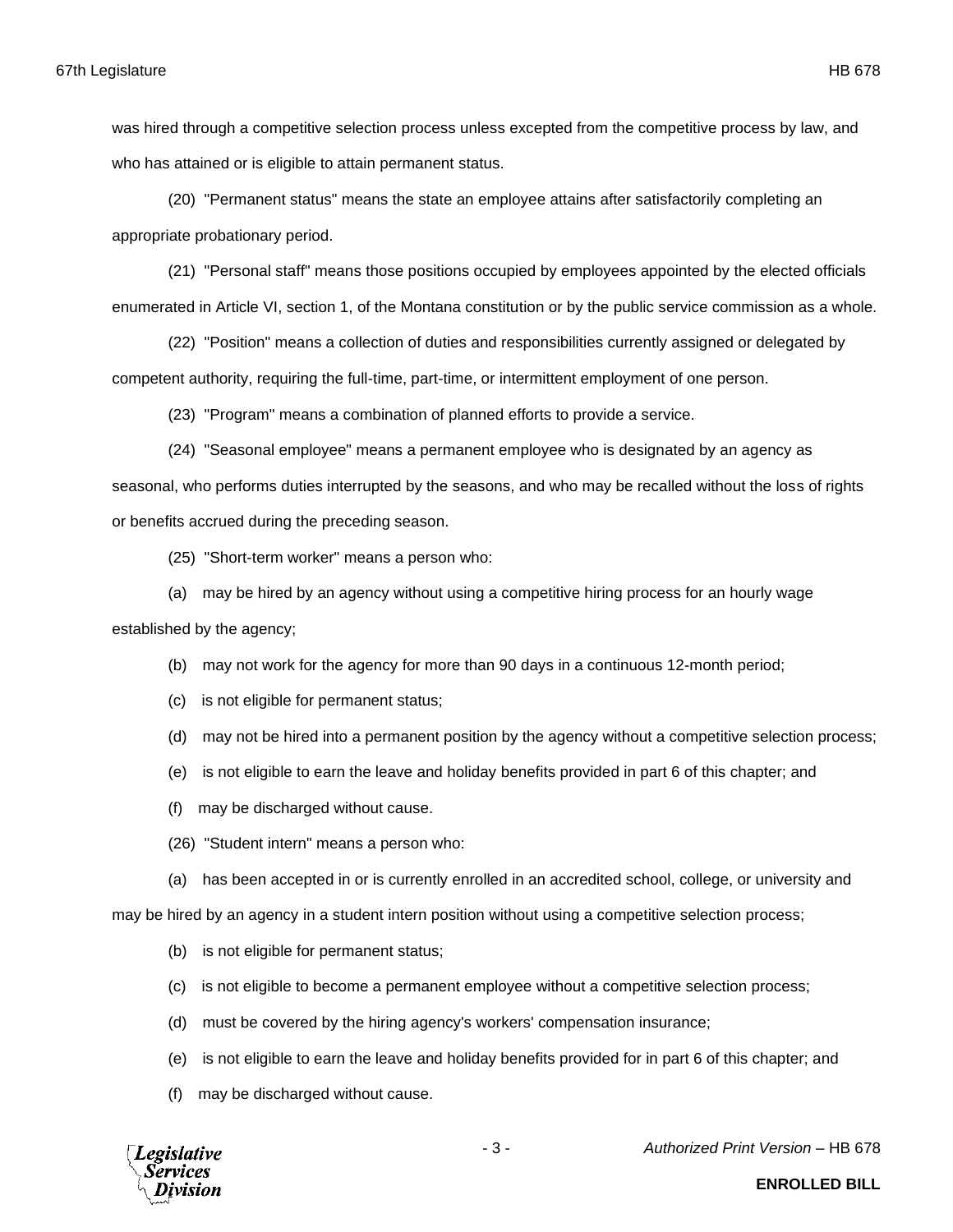(27) (a) "Telework" means a flexible work arrangement where a designated employee may work from:

(i) home within the state of Montana or an alternative worksite within the state of Montana 1 or more

days a week instead of physically traveling to a central workplace; or

(ii) an alternative worksite outside the state of Montana limited to:

(A) employees who are mental health professionals as defined in 27-1-1101 involved in psychological or psychiatric evaluations and treatment;

(B) employees engaged in providing services related to information technology as defined in 2-17-

506; or

(C) employees who are medical professionals involved in medical evaluations and treatment; or

(D) employees who are engaged in providing services related to economic development outside the state and whose work duties require the employees to reside out of state.

(b) The office of budget and program planning must approve a designated employee's alternative worksite outside the state of Montana before the employee begins work.

(28) "Temporary employee" means an employee who:

(a) is designated as temporary by an agency for a definite period of time not to exceed 12 months;

(b) performs duties on a temporary basis;

(c) is not eligible for permanent status;

(d) is terminated at the end of the employment period; and

(e) is not eligible to become a permanent employee without a competitive selection process."

**Section 2.** Section 10-3-801, MCA, is amended to read:

"**10-3-801. Account created for funding search and rescue operations -- rules.** (1) There is an account in the state special revenue fund established in 17-2-102. The account must be administered by the disaster and emergency services division of the department exclusively for the purposes of search and rescue as provided in this section. The department may retain up to 5% of the money in the account to pay its costs of administering this section.

- (2) There must be deposited in the account:
- (a) fund transfers pursuant to  $15-1-122(2)(e)$ ;

**Legislative Services** 

- 4 - *Authorized Print Version* – HB 678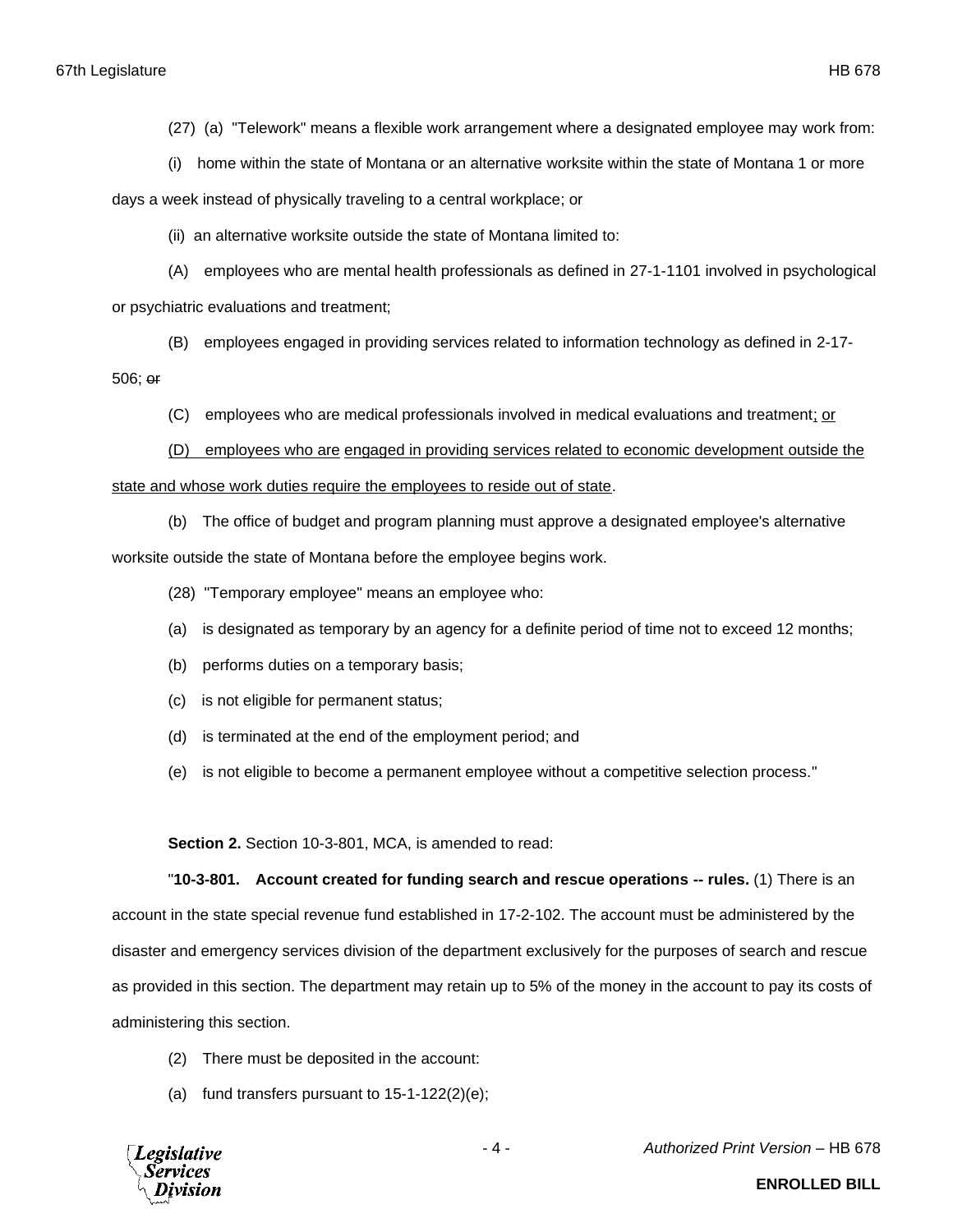(b) fund transfers pursuant to 87-1-601(10). These funds may be used only as provided in 87-1- 601(10).

(c) all money received by the department in the form of gifts, grants, reimbursements, or appropriations from any source intended to be used for search and rescue operations.

(3) (a) Not less than 50% of the money in the account must be used by the department to defray costs of:

(i) local search and rescue units for search and rescue missions conducted through a county sheriff's office at a maximum of \$6,000 \$50,000 for each rescue mission, regardless of the number of counties or county search and rescue organizations involved. To fulfill the purposes of this subsection (3)(a)(i), the department shall transmit reimbursement money to the county treasurer, who shall deposit the funds in a separate search and rescue fund accessible by the local search and rescue unit that requested the reimbursement. The county treasurer shall notify the reimbursed local search and rescue unit by mail when the deposit occurs.

(ii) a county sheriff's office at a maximum of \$6,000 \$50,000 for each rescue mission, regardless of the number of counties or county search and rescue organizations involved.

(b) The remaining money in the account may be used by the department:

(i) to match local funds for the purchase of equipment for use by local search and rescue units at a maximum of \$6,000 \$50,000 for each unit in a calendar year. The cost-sharing match must be 35% local funds to 65% from the account.

(ii) for reimbursement of expenses related to the training of search and rescue volunteers.

(4) The department may adopt rules to implement the proper administration of the account. The rules may include:

(a) a method of reimbursing local search and rescue units or a county sheriff's office, on a case-bycase basis, for authorized search and rescue operations conducted pursuant to subsection (3)(a), including verification of search missions, claims procedures, and fiscal accountability, and the number and circumstances of search missions involving persons engaged in hunting, fishing, and trapping in a fiscal year;

(b) methods for processing requests for equipment matching funds and training funds made pursuant to subsection (3)(b), including any verification and accounting necessary to ensure that the provisions of subsection (3)(b) are met, and determining the percentage of all search missions involving persons engaged in



- 5 - *Authorized Print Version* – HB 678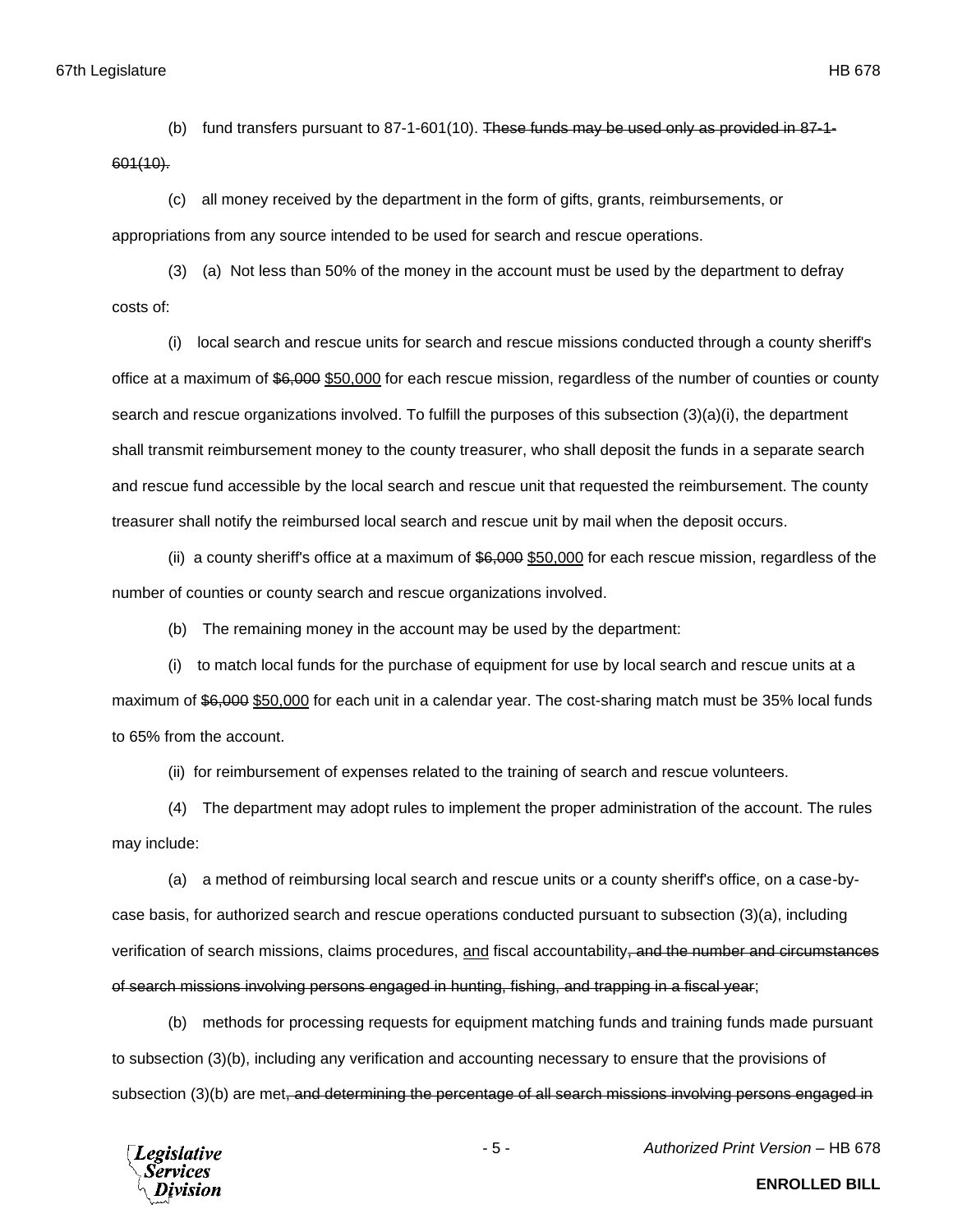hunting, fishing, or trapping in a fiscal year;

(c) a system involving input from representatives of county sheriff organizations and state and local search and rescue organizations for assistance in verifying and processing claims for reimbursement, equipment, and training; and

(d) a method for compiling and keeping current a contact list of all search and rescue units in Montana and in neighboring states and provinces in order to ensure collaboration, communication, and cooperation between the various county search and rescue units and between the department and the county units and dedication of a page on the department's website for posting the contact list and other relevant search and rescue information."

**Section 3.** Section 10-3-801, MCA, is amended to read:

"**10-3-801. Account created for funding search and rescue operations -- rules.** (1) There is an account in the state special revenue fund established in 17-2-102. The account must be administered by the disaster and emergency services division of the department exclusively for the purposes of search and rescue as provided in this section. The department may retain up to 5% of the money in the account to pay its costs of administering this section.

(2) There must be deposited in the account:

(a) fund transfers pursuant to  $15-1-122(2)(e)$ ;

(b) fund transfers pursuant to 87-1-601(10). These funds may be used only as provided in 87-1- 601(10).

(c) all money received by the department in the form of gifts, grants, reimbursements, or appropriations from any source intended to be used for search and rescue operations.

(3) (a) Not less than 50% of the money in the account must be used by the department to defray costs of:

(i) local search and rescue units for search and rescue missions conducted through a county sheriff's office at a maximum of \$6,000 \$12,000 for each rescue mission, regardless of the number of counties or county search and rescue organizations involved. To fulfill the purposes of this subsection (3)(a)(i), the department shall transmit reimbursement money to the county treasurer, who shall deposit the funds in a separate search

**Legislative** 'ervices

- 6 - *Authorized Print Version* – HB 678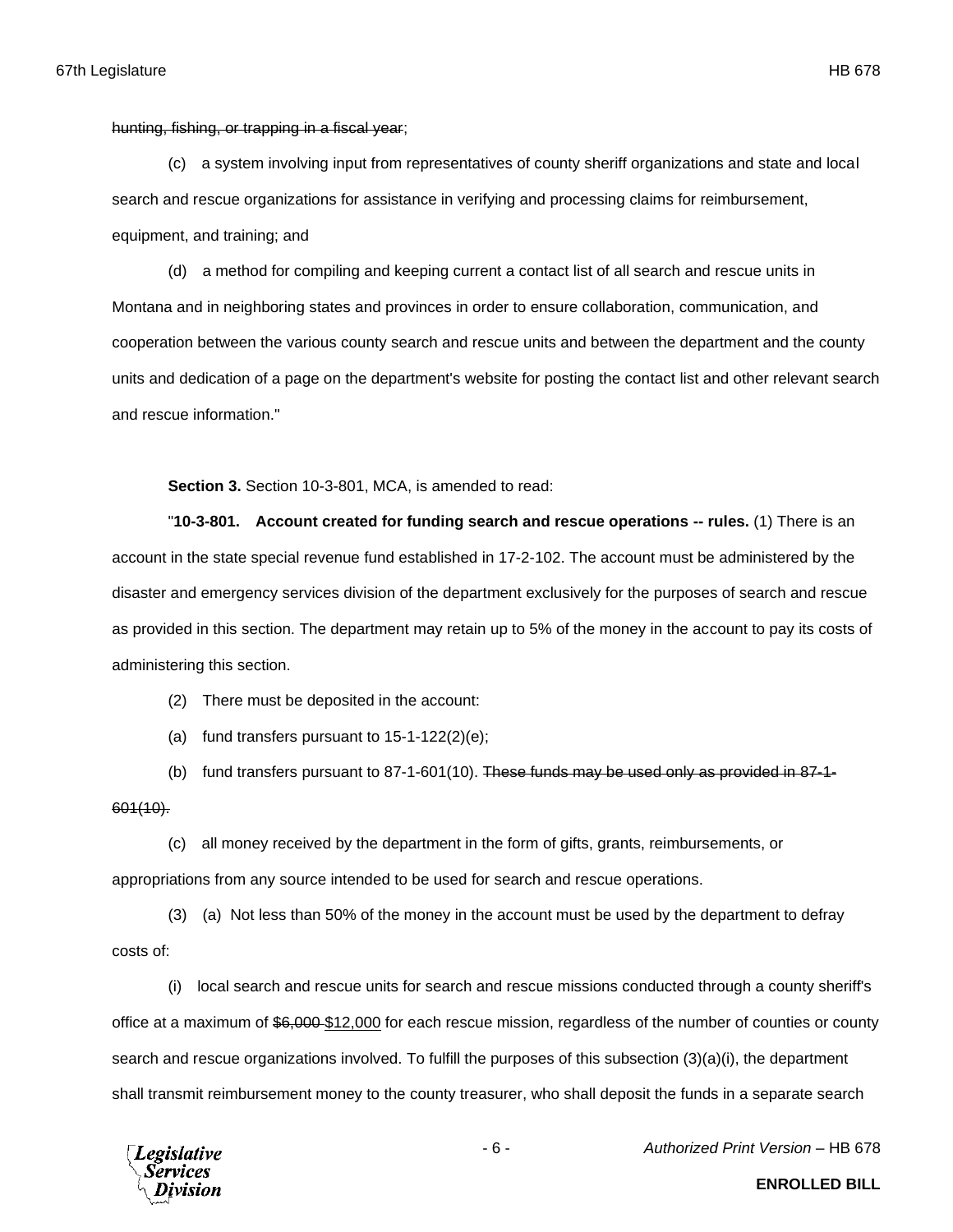and rescue fund accessible by the local search and rescue unit that requested the reimbursement. The county treasurer shall notify the reimbursed local search and rescue unit by mail when the deposit occurs.

(ii) a county sheriff's office at a maximum of  $$6,000$  \$12,000 for each rescue mission, regardless of the number of counties or county search and rescue organizations involved.

(b) The remaining money in the account may be used by the department:

(i) to match local funds for the purchase of equipment for use by local search and rescue units at a maximum of \$6,000-\$12,000 for each unit in a calendar year. The cost-sharing match must be 35% local funds to 65% from the account.

(ii) for reimbursement of expenses related to the training of search and rescue volunteers.

(4) The department may adopt rules to implement the proper administration of the account. The rules may include:

(a) a method of reimbursing local search and rescue units or a county sheriff's office, on a case-bycase basis, for authorized search and rescue operations conducted pursuant to subsection (3)(a), including verification of search missions, claims procedures, and fiscal accountability, and the number and circumstances of search missions involving persons engaged in hunting, fishing, and trapping in a fiscal year;

(b) methods for processing requests for equipment matching funds and training funds made pursuant to subsection (3)(b), including any verification and accounting necessary to ensure that the provisions of subsection (3)(b) are met, and determining the percentage of all search missions involving persons engaged in hunting, fishing, or trapping in a fiscal year;

(c) a system involving input from representatives of county sheriff organizations and state and local search and rescue organizations for assistance in verifying and processing claims for reimbursement, equipment, and training; and

(d) a method for compiling and keeping current a contact list of all search and rescue units in Montana and in neighboring states and provinces in order to ensure collaboration, communication, and cooperation between the various county search and rescue units and between the department and the county units and dedication of a page on the department's website for posting the contact list and other relevant search and rescue information."



**ENROLLED BILL**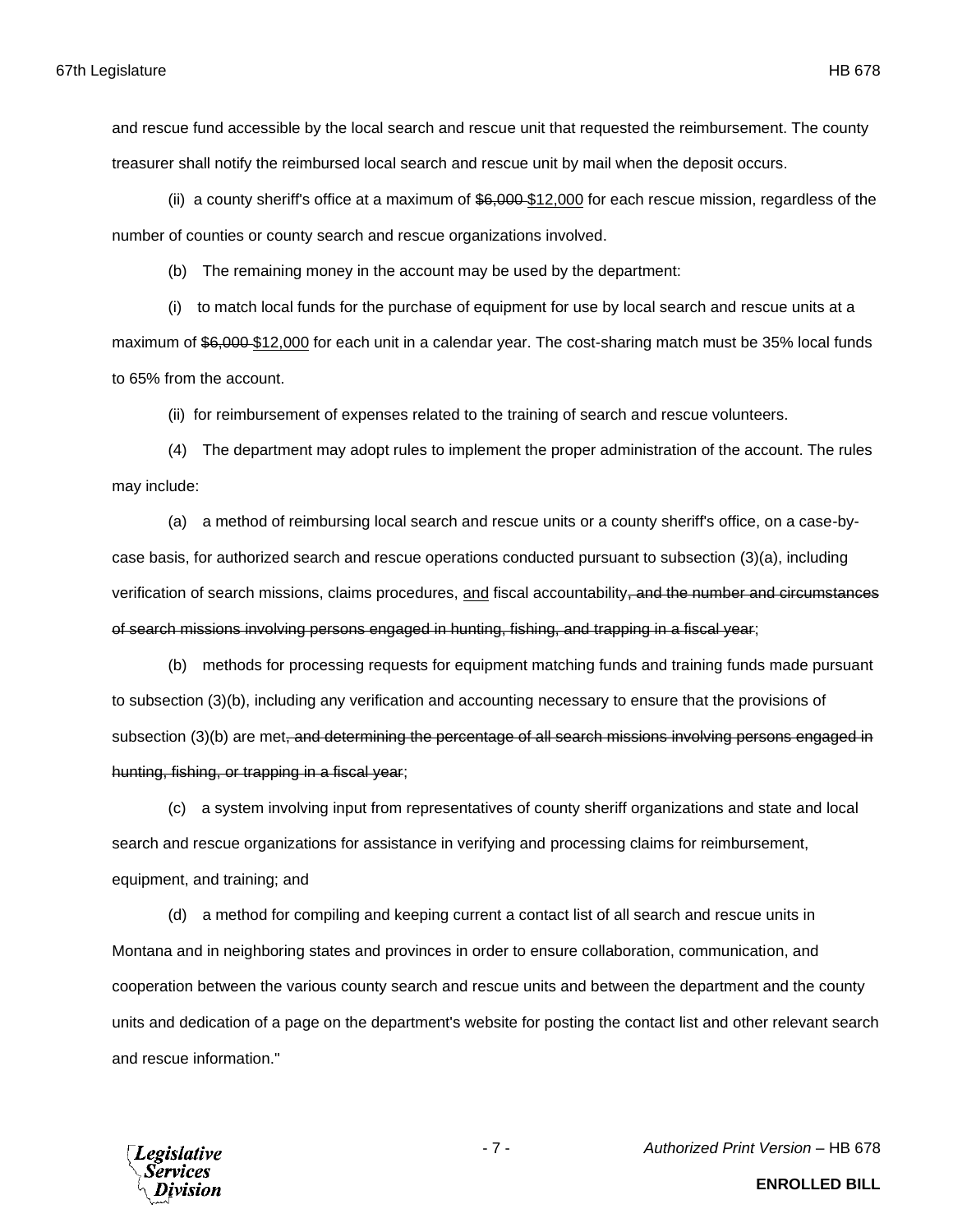**Section 4.** Section 15-65-121, MCA, is amended to read:

"**15-65-121. Distribution of tax proceeds.** (1) The proceeds of the tax imposed by 15-65-111 must, in accordance with the provisions of 17-2-124, be deposited in an account in the state special revenue fund to the credit of the department. The department may spend from that account in accordance with an expenditure appropriation by the legislature based on an estimate of the costs of collecting and disbursing the proceeds of the tax. Before allocating the balance of the tax proceeds in accordance with the provisions of 17-2-124 and as provided in subsections (2)(a) through  $(2)(h)$  (2)(i) of this section, the department shall determine the expenditures by state agencies for in-state lodging for each reporting period and deduct 4% of that amount from the tax proceeds received each reporting period. The department shall distribute the portion of the 4% that was paid with federal funds to the agency that made the in-state lodging expenditure and deposit 30% of the amount deducted less the portion paid with federal funds in the state general fund. The amount of \$400,000 each year must be deposited in the Montana heritage preservation and development account provided for in 22-3-1004.

(2) The balance of the tax proceeds received each reporting period and not deducted pursuant to the expenditure appropriation, deposited in the state general fund, distributed to agencies that paid the tax with federal funds, or deposited in the heritage preservation and development account must be transferred to an account in the state special revenue fund to the credit of the department of commerce for tourism promotion and promotion of the state as a location for the production of motion pictures and television commercials, to the Montana historical interpretation state special revenue account, to the Montana historical society, to the university system, to the state-tribal economic development commission, and to the department of fish, wildlife, and parks, as follows:

(a) 1% to the Montana historical society to be used for the installation or maintenance of roadside historical signs and historic sites;

(b) 2.5% to the university system for the establishment and maintenance of a Montana travel research program;

(c) 6.5% to the department of fish, wildlife, and parks for the maintenance of facilities in state parks that have both resident and nonresident use;

(d) 1.4% to the invasive species state special revenue account established in 80-7-1004;

(e) 63% 60.3% to be used directly by the department of commerce;

**Legislative** Services

- 8 - *Authorized Print Version* – HB 678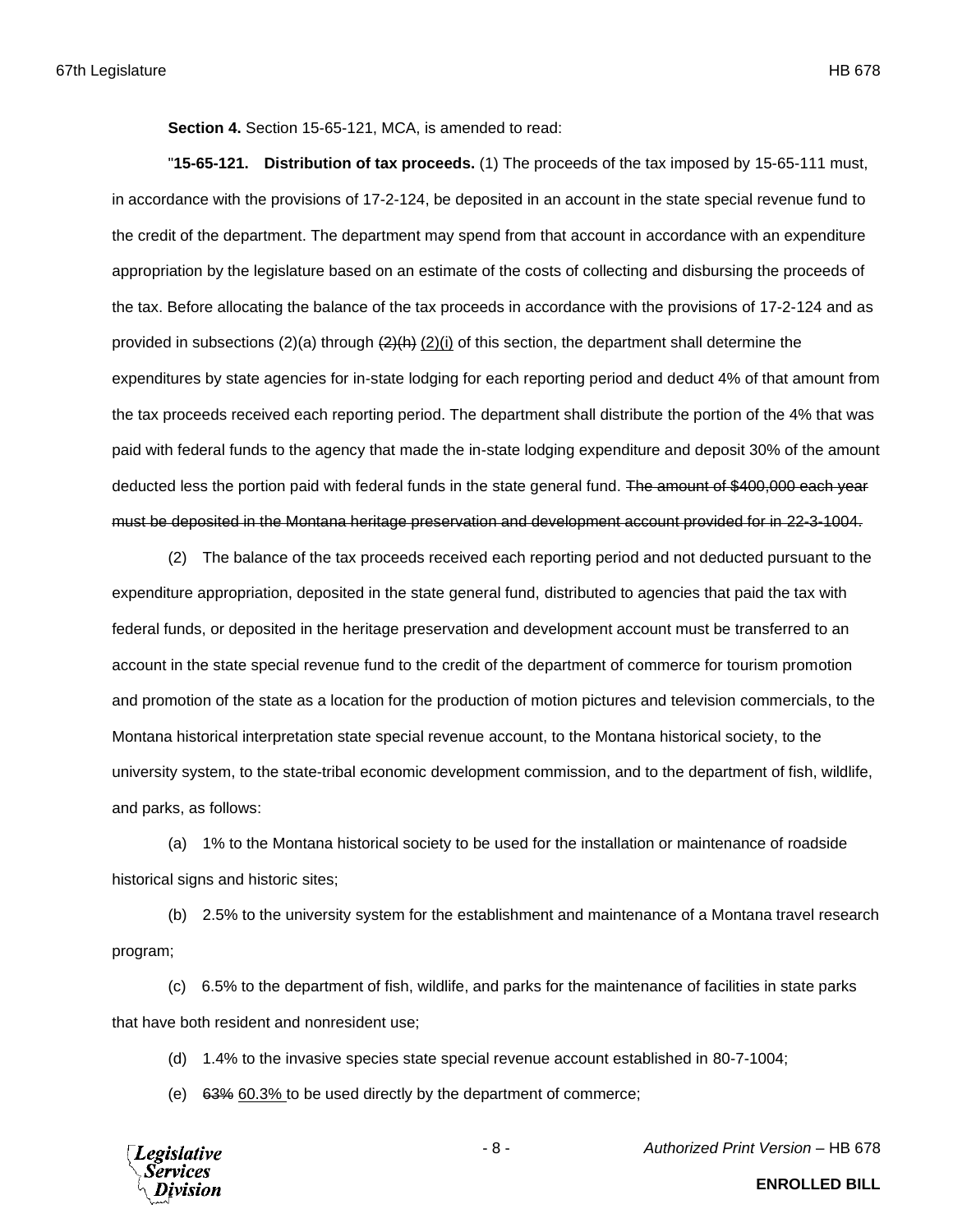67th Legislature HB 678

(f) (i) except as provided in subsection  $(2)(f)(ii)$ , 22.5% to be distributed by the department to regional nonprofit tourism corporations in the ratio of the proceeds collected in each tourism region to the total proceeds collected statewide; and

(ii) if 22.5% of the proceeds collected annually within the limits of a city, consolidated city-county, resort area, or resort area district exceeds \$35,000, 50% of the amount available for distribution to the regional nonprofit tourism corporation in the region where the city, consolidated city-county, resort area, or resort area district is located, to be distributed to the nonprofit convention and visitors bureau in that city, consolidated citycounty, resort area, or resort area district;

(g) 0.5% to the state special revenue account provided for in 90-1-135 for use by the state-tribal economic development commission established in 90-1-131 for activities in the Indian tourism region; and

(h) 2.6% to the Montana historical interpretation state special revenue account established in 22-3- 115; and

(i) 2.7% or \$1 million, whichever is less, to the Montana heritage preservation and development account provided for in 22-3-1004. The Montana heritage preservation and development commission shall report on the use of funds received pursuant to this subsection (2)(i) to the legislative finance committee on a semiannual basis, in accordance with 5-11-210.

(3) If a city, consolidated city-county, resort area, or resort area district qualifies under 15-68- 820(5)(b)(iii) or this section for funds but fails to either recognize a nonprofit convention and visitors bureau or submit and gain approval for an annual marketing plan as required in 15-65-122, then those funds must be allocated to the regional nonprofit tourism corporation in the region in which the city, consolidated city-county, resort area, or resort area district is located.

(4) If a regional nonprofit tourism corporation fails to submit and gain approval for an annual marketing plan as required in 15-65-122, then those funds otherwise allocated to the regional nonprofit tourism corporation may be used by the department of commerce for tourism promotion and promotion of the state as a location for the production of motion pictures and television commercials.

(5) The tax proceeds received that are transferred to a state special revenue account pursuant to subsections  $(2)(a)$  through  $(2)(c)$ ,  $(2)(e)$ , and  $(2)(f)$  are statutorily appropriated to the entities as provided in 17-7-502.



**ENROLLED BILL**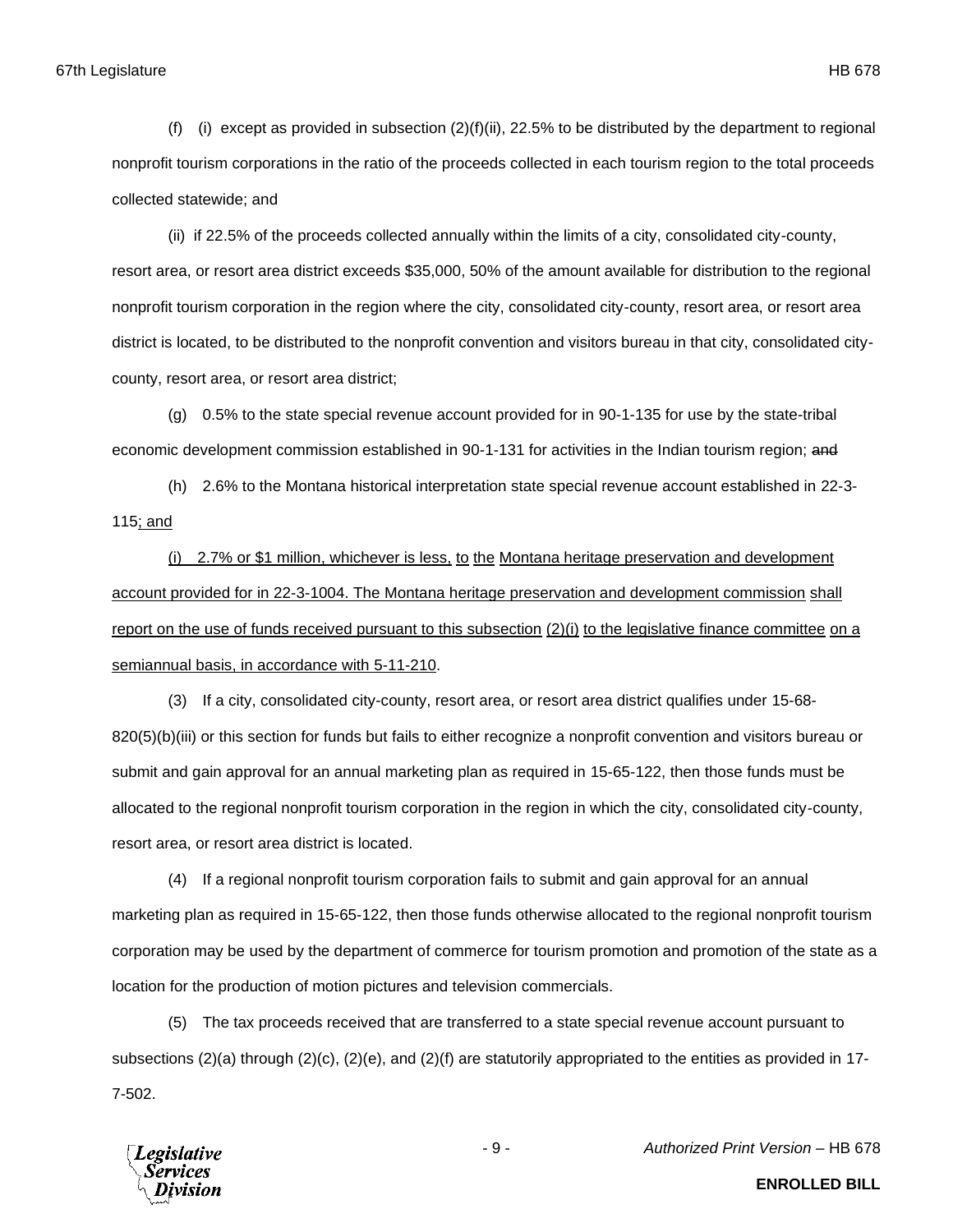(6) The tax proceeds received that are transferred to the invasive species state special revenue account pursuant to subsection (2)(d), and to the Montana historical interpretation state special revenue account pursuant to subsection (2)(h), and to the Montana heritage preservation and development account pursuant to subsection (2)(i) are subject to appropriation by the legislature."

**Section 5.** Section 17-7-502, MCA, is amended to read:

"**17-7-502. Statutory appropriations -- definition -- requisites for validity.** (1) A statutory appropriation is an appropriation made by permanent law that authorizes spending by a state agency without the need for a biennial legislative appropriation or budget amendment.

(2) Except as provided in subsection (4), to be effective, a statutory appropriation must comply with both of the following provisions:

(a) The law containing the statutory authority must be listed in subsection (3).

(b) The law or portion of the law making a statutory appropriation must specifically state that a statutory appropriation is made as provided in this section.

(3) The following laws are the only laws containing statutory appropriations: 2-17-105; 5-11-120; 5-11- 407; 5-13-403; 5-13-404; 7-4-2502; 10-1-108; 10-1-1202; 10-1-1303; 10-2-603; 10-2-807; 10-3-203; 10-3-310; 10-3-312; 10-3-314; 10-3-802; 10-3-1304; 10-4-304; 15-1-121; 15-1-218; 15-31-1004; 15-31-1005; 15-35-108; 15-36-332; 15-37-117; 15-39-110; 15-65-121; 15-70-101; 15-70-130; 15-70-433; 16-11-119; 16-11-509; 17-3- 106; 17-3-212; 17-3-222; 17-3-241; 17-6-101; 17-7-215; 18-11-112; 19-3-319; 19-3-320; 19-6-404; 19-6-410; 19-9-702; 19-13-604; 19-17-301; 19-18-512; 19-19-305; 19-19-506; 19-20-604; 19-20-607; 19-21-203; 20-8- 107; 20-9-534; 20-9-622; 20-9-905; 20-26-617; 20-26-1503; 22-1-327; 22-3-116; 22-3-117; 22-3-1004 ; 23-4- 105; 23-5-306; 23-5-409; 23-5-612; 23-7-301; 23-7-402; 30-10-1004; 37-43-204; 37-50-209; 37-54-113; 39-71- 503; 41-5-2011; 42-2-105; 44-4-1101; 44-12-213; 44-13-102; 50-1-115; 53-1-109; 53-6-148; 53-9-113; 53-24- 108; 53-24-206; 60-11-115; 61-3-321; 61-3-415; 67-1-309; 69-3-870; 69-4-527; 75-1-1101; 75-5-1108; 75-6- 214; 75-11-313; 75-26-308; 76-13-151; 76-13-150; 76-17-103; 76-22-109; 77-1-108; 77-2-362; 80-2-222; 80-4- 416; 80-11-518; 80-11-1006; 81-1-112; 81-1-113; 81-7-106; 81-7-123; 81-10-103; 82-11-161; 85-2-526; 85-20- 1504; 85-20-1505; [ 85-25-102]; 87-1-603; 90-1-115; 90-1-205; 90-1-504; 90-6-331; and 90-9-306.

(4) There is a statutory appropriation to pay the principal, interest, premiums, and costs of issuing,



- 10 - *Authorized Print Version* – HB 678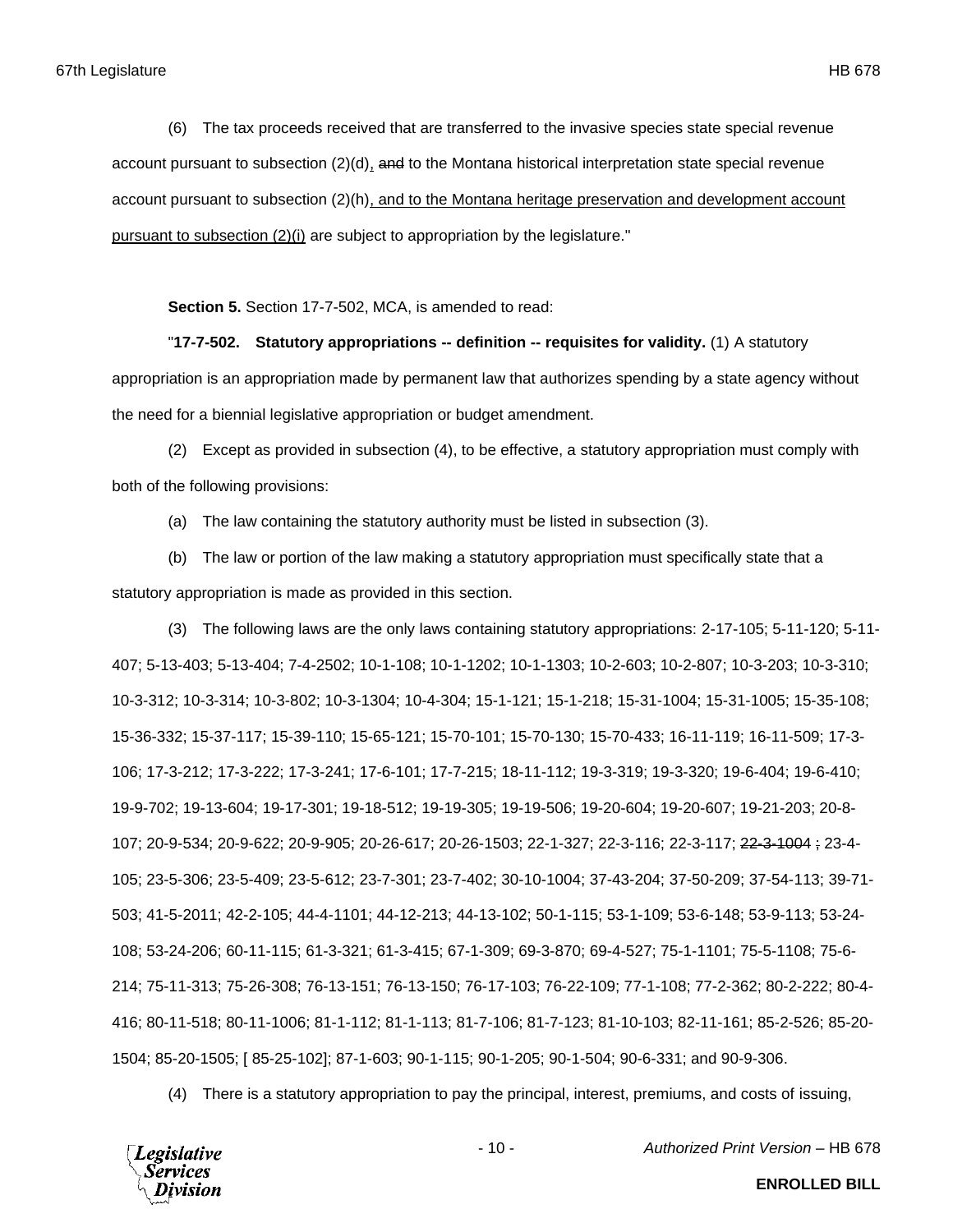paying, and securing all bonds, notes, or other obligations, as due, that have been authorized and issued pursuant to the laws of Montana. Agencies that have entered into agreements authorized by the laws of Montana to pay the state treasurer, for deposit in accordance with 17-2-101 through 17-2-107, as determined by the state treasurer, an amount sufficient to pay the principal and interest as due on the bonds or notes have statutory appropriation authority for the payments. (In subsection (3): pursuant to sec. 10, Ch. 360, L. 1999, the inclusion of 19-20-604 terminates contingently when the amortization period for the teachers' retirement system's unfunded liability is 10 years or less; pursuant to sec. 73, Ch. 44, L. 2007, the inclusion of 19-6-410 terminates contingently upon the death of the last recipient eligible under 19-6-709(2) for the supplemental benefit provided by 19-6-709; pursuant to sec. 27, Ch. 285, L. 2015, and sec. 1, Ch. 292, L. 2015, the inclusion of 53-9-113 terminates June 30, 2021; pursuant to sec. 6, Ch. 291, L. 2015, the inclusion of 50-1-115 terminates June 30, 2021; pursuant to sec. 5, Ch. 383, L. 2015, the inclusion of 85-25-102 is effective on occurrence of contingency; pursuant to sec. 6, Ch. 423, L. 2015, the inclusion of 22-3-116 and 22-3-117 terminates June 30, 2025; pursuant to sec. 33, Ch. 457, L. 2015, the inclusion of 20-9-905 terminates December 31, 2023; pursuant to sec. 12, Ch. 55, L. 2017, the inclusion of 37-54-113 terminates June 30, 2023; pursuant to sec. 4, Ch. 122, L. 2017, the inclusion of 10-3-1304 terminates September 30, 2025; pursuant to sec. 55, Ch. 151, L. 2017, the inclusion of 30-10-1004 terminates June 30, 2021; pursuant to sec. 1, Ch. 213, L. 2017, the inclusion of 90-6-331 terminates June 30, 2027; pursuant to secs. 5, 8, Ch. 284, L. 2017, the inclusion of 81-1-112, 81-1-113, and 81-7-106 terminates June 30, 2023; pursuant to sec. 1, Ch. 340, L. 2017, the inclusion of 22-1-327 terminates July 1, 2023; pursuant to sec. 10, Ch. 374, L. 2017, the inclusion of 76-17- 103 terminates June 30, 2027; pursuant to sec. 5, Ch, 50, L. 2019, the inclusion of 37-50-209 terminates September 30, 2023; pursuant to sec. 1, Ch. 408, L. 2019, the inclusion of 17-7-215 terminates June 30, 2029; pursuant to secs. 11, 12, and 14, Ch. 343, L. 2019, the inclusion of 15-35-108 terminates June 30, 2027; pursuant to sec. 7, Ch. 465, L. 2019, the inclusion of 85-2-526 terminates July 1, 2023; and pursuant to sec. 5, Ch. 477, L. 2019, the inclusion of 10-3-802 terminates June 30, 2023.)"

**Section 6.** Section 22-3-1004, MCA, is amended to read:

"**22-3-1004. Montana heritage preservation and development account.** (1) (a) There is a Montana heritage preservation and development account in the state special revenue fund and in the federal



- 11 - *Authorized Print Version* – HB 678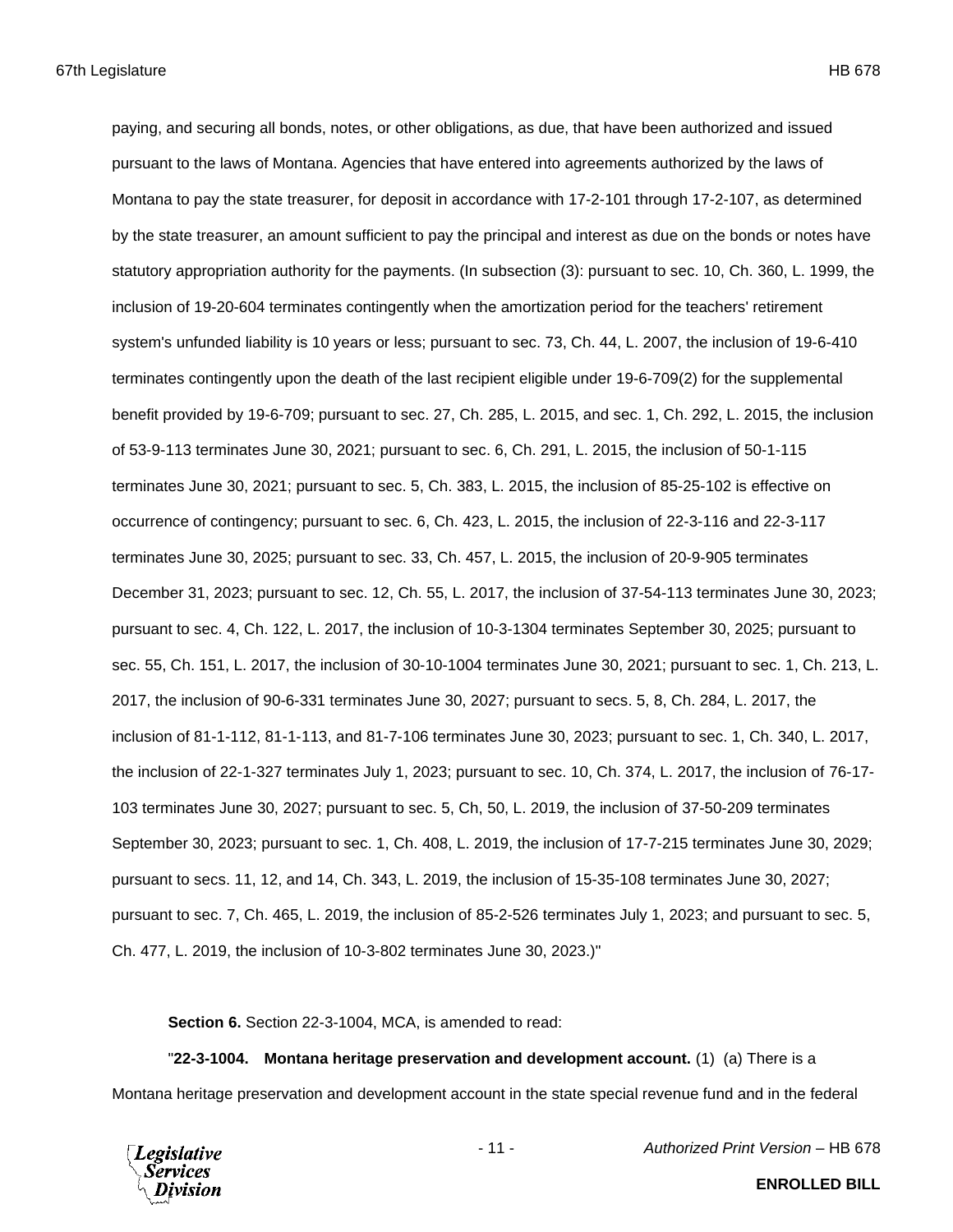special revenue fund.

(b) The Montana heritage preservation and development commission shall deposit any federal money that the commission obtains into the appropriate account provided for in this section.

(2) Money deposited in the accounts must be used for:

(a) restoration, maintenance, and operation of historic properties in Virginia City and Nevada City; and

(b) restoring and maintaining historically significant properties in Montana that are in need of

preservation.

(3) The accounts are statutorily appropriated, as provided in 17-7-502, to the commission to be used as provided in this section.

(4)(3) Unless otherwise prohibited by law or agreement, all interest earned on money in the accounts must be deposited in the state special revenue fund to the credit of the commission."

**Section 7.** Section 87-1-601, MCA, is amended to read:

"**87-1-601. Use of fish and game money.** (1) (a) Except as provided in 87-1-290, 87-1-293, 87-1- 623, and subsections (8) and (10) of this section, all money collected or received from the sale of hunting and fishing licenses or permits, from the sale of seized game or hides, from damages collected for violations of the fish and game laws of this state, or from appropriations or received by the department from any other state source must be turned over to the department of revenue and placed in the state special revenue fund to the credit of the department.

(b) Any money received from federal sources must be deposited in the federal special revenue fund to the credit of the department.

(c) All interest earned on money from the following sources must be placed in the state special revenue fund to the credit of the department:

(i) the general license account;

(ii) the license drawing account;

(iii) accounts established to administer the provisions of 87-1-246, 87-1-258, 87-1-605, 87-2-411, 87-2- 722, and 87-2-724; and

(iv) money received from the sale of any other hunting and fishing license.



- 12 - *Authorized Print Version* – HB 678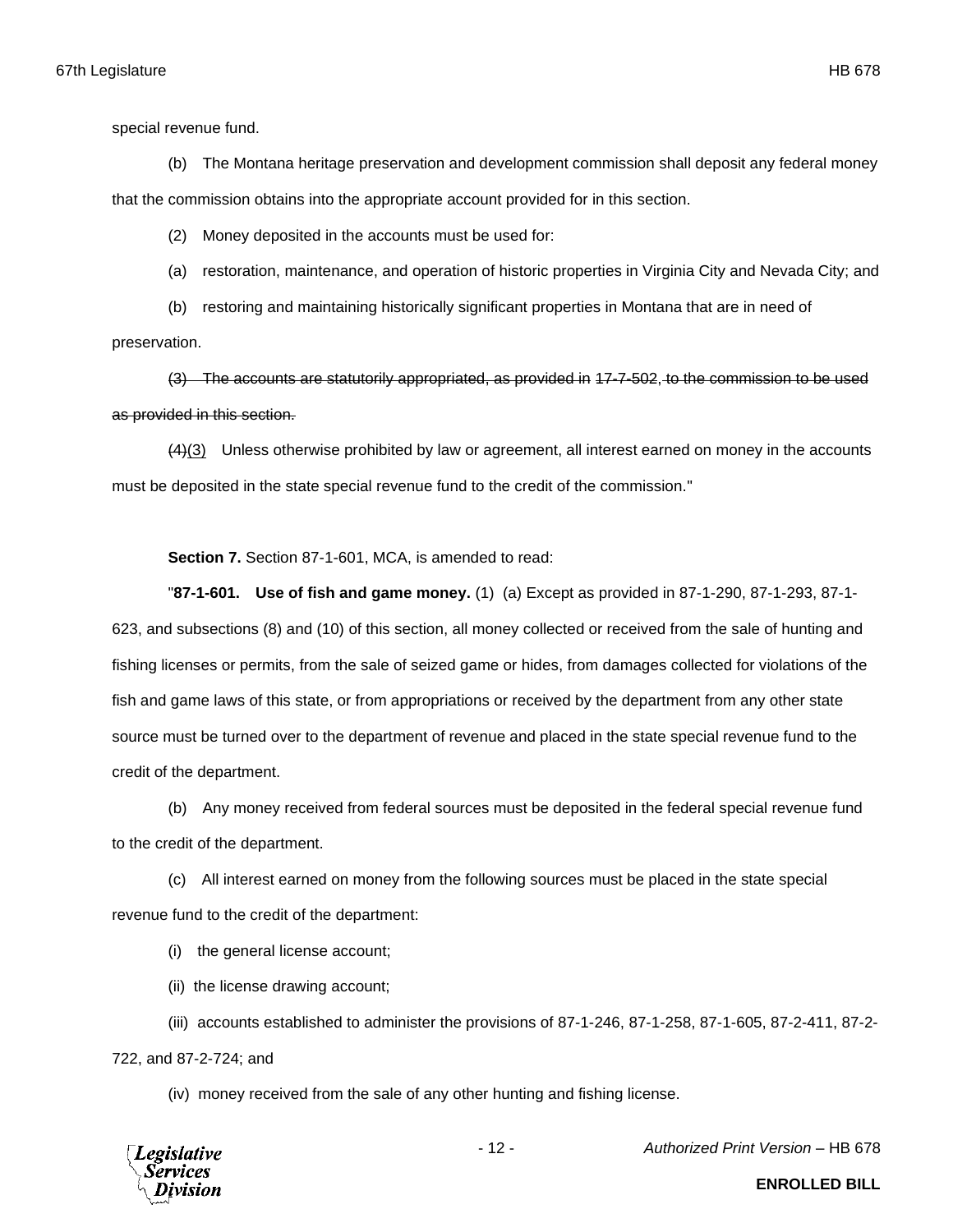(2) Except as provided in 87-2-411, the money described in subsection (1) must be exclusively set apart and made available for the payment of all salaries, per diem, fees, expenses, and expenditures authorized to be made by the department under the terms of this title. The money described in subsection (1) must be spent for those purposes by the department, subject to appropriation by the legislature.

(3) Any reference to the fish and game fund in Title 87 means fish and game money in the state special revenue fund and the federal special revenue fund.

(4) Except as provided in subsections (8) and (9), all money collected or received from fines and forfeited bonds, except money collected or received by a justice's court, that relates to violations of state fish and game laws under Title 87 must be deposited by the department of revenue and credited to the department in a state special revenue fund account for this purpose. Out of any fine imposed by a court for the violation of the fish and game laws, the costs of prosecution must be paid to the county where the trial was held in any case in which the fine is not imposed in addition to the costs of prosecution.

(5) (a) Except as provided in 87-1-621, section 2(3), Chapter 560, Laws of 2005, and subsection (6) of this section, money must be deposited in an account in the permanent fund if it is received by the department from:

(i) the sale of surplus real property;

(ii) exploration or development of oil, gas, or mineral deposits from lands acquired by the department, except royalties or other compensation based on production; and

(iii) leases of interests in department real property not contemplated at the time of acquisition.

(b) The interest derived from the account, but not the principal, may be used only for the purpose of operation, development, and maintenance of real property of the department and only upon appropriation by the legislature. If the use of money as set forth in this section would result in violation of applicable federal laws or state statutes specifically naming the department or money received by the department, then the use of this money must be limited in the manner, method, and amount to those uses that do not result in a violation.

(6) Money received from the sale or lease of lands acquired and managed for the purposes of Title 23, chapter 1, must be deposited in the state special revenue fund in the account established for miscellaneous funds received for state parks and may be used only for the purposes of Title 23, chapter 1.

(7) Money received from the collection of license drawing applications is subject to the deposit

**Legislative** Services

- 13 - *Authorized Print Version* – HB 678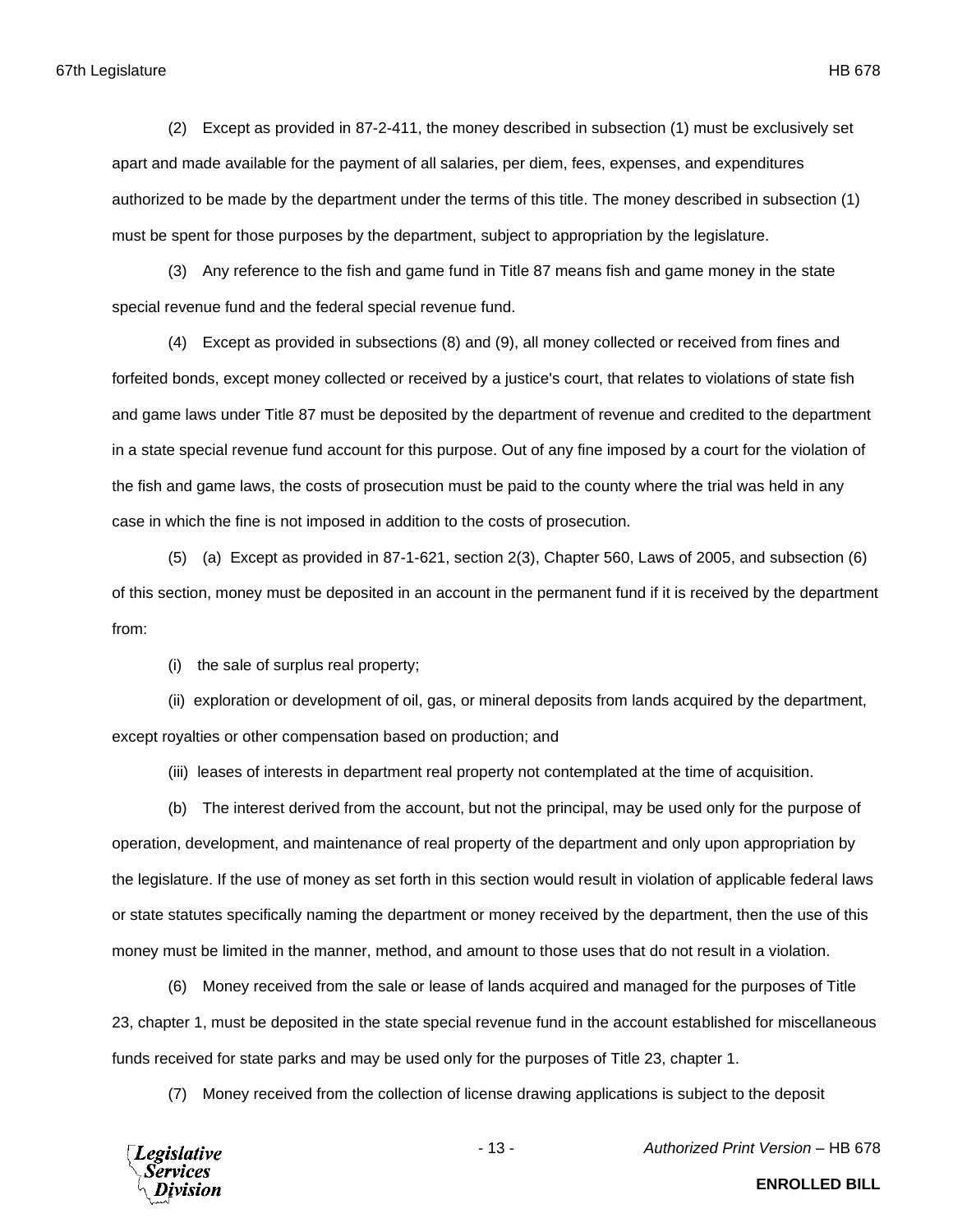requirements of 17-6-105(6) unless the department has submitted and received approval for a modified deposit schedule pursuant to 17-6-105(8).

(8) Money collected or received from fines or forfeited bonds for the violation of 77-1-801, 77-1-806, or rules adopted under 77-1-804 must be deposited in the state general fund.

(9) The department of revenue shall deposit in the state general fund one-half of the money received from the fines imposed pursuant to Title 87, chapter 6.

 $(10)$   $(a)$  The department shall deposit all money received from the voluntary search and rescue surcharge donation in 87-2-202 in a state special revenue account to the credit of the department for search and rescue purposes as provided for in 10-3-801.

(b) Upon certification by the department of reimbursement requests submitted by the department of military affairs for search and rescue missions involving persons engaged in hunting, fishing, or trapping, the department may transfer funds from the special revenue account to the search and rescue account provided for in 10-3-801 to reimburse counties for the costs of those missions as provided in 10-3-801.

(c) Using funds in the department's search and rescue account that are not already committed to reimbursement for search and rescue missions, the department may provide matching funds to the department of military affairs to reimburse counties for search and rescue training and equipment costs up to the proportion that the number of search and rescue missions involving persons engaged in hunting, fishing, or trapping bears to the statewide total of search and rescue missions.

(d) Any money deposited in the special revenue account is available for reimbursement of search and rescue missions and to provide matching funds to reimburse counties for search and rescue training and equipment costs."

## **Section 8.** Section 87-2-202, MCA, is amended to read:

"**87-2-202. Application -- fee.** (1) Except as provided in 87-2-817(2), a wildlife conservation license must be sold upon written application. The application must contain the applicant's name, age, [last four digits of the applicant's social security number,] occupation, street address of permanent residence, mailing address, qualifying length of time as a resident in the state of Montana, and status as a citizen of the United States or as an alien and must be signed by the applicant. The applicant shall present a valid Montana driver's license, a



- 14 - *Authorized Print Version* – HB 678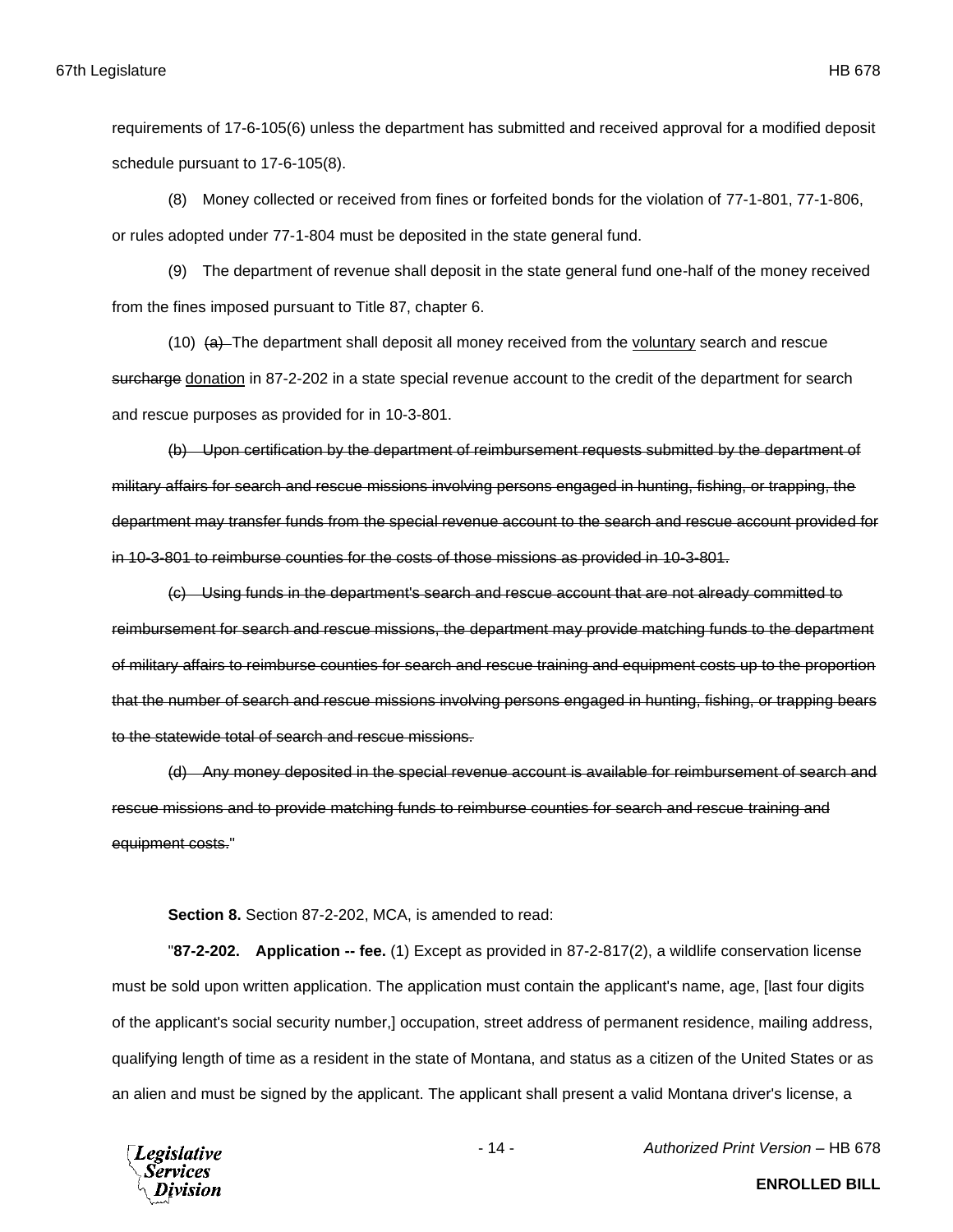Montana driver's examiner's identification card, a tribal identification card, or other identification specified by the department to substantiate the required information when applying for a wildlife conservation license. It is the applicant's burden to provide documentation establishing the applicant's identity and qualifications to purchase a wildlife conservation license or to receive a free wildlife conservation license pursuant to 87-2-817(2).

(2) Hunting, fishing, or trapping licenses issued in a form determined by the department must be recorded according to rules that the department may prescribe.

(3) (a) Resident wildlife conservation licenses may be purchased for a fee of \$8, of which 25 cents is a voluntary search and rescue surcharge donation.

(b) Nonresident wildlife conservation licenses may be purchased for a fee of \$10, of which 25 cents is a voluntary search and rescue surcharge donation.

(c) A person who purchases a wildlife conservation license may make a written election not to pay the additional search and rescue donation in subsections (3)(a) and (3)(b). If a written election is made, the donation may not be collected.

[(4) The department shall keep the applicant's social security number confidential, except that the number may be provided to the department of public health and human services for use in administering Title IV-D of the Social Security Act.]

(5) The department shall delete the applicant's social security number in any electronic database [5 years after the date that application is made for the most recent license]. *(Bracketed language terminates or is amended on occurrence of contingency--sec. 3, Ch. 321, L. 2001. The \$2 wildlife conservation license fee increases in subsections (3)(a) and (3)(b) enacted by Ch. 596, L. 2003, are void on occurrence of contingency- sec. 8, Ch. 596, L. 2003.)*"

**Section 9.** Section 90-1-205, MCA, is amended to read:

"**90-1-205. Economic development special revenue account.** (1) There is an economic development state special revenue account. The account receives earnings from the big sky economic development fund as provided in 17-5-703. The money in the account may be used only as provided in this part.

(2) The money in the account is statutorily appropriated, as provided in 17-7-502, to the department.



- 15 - *Authorized Print Version* – HB 678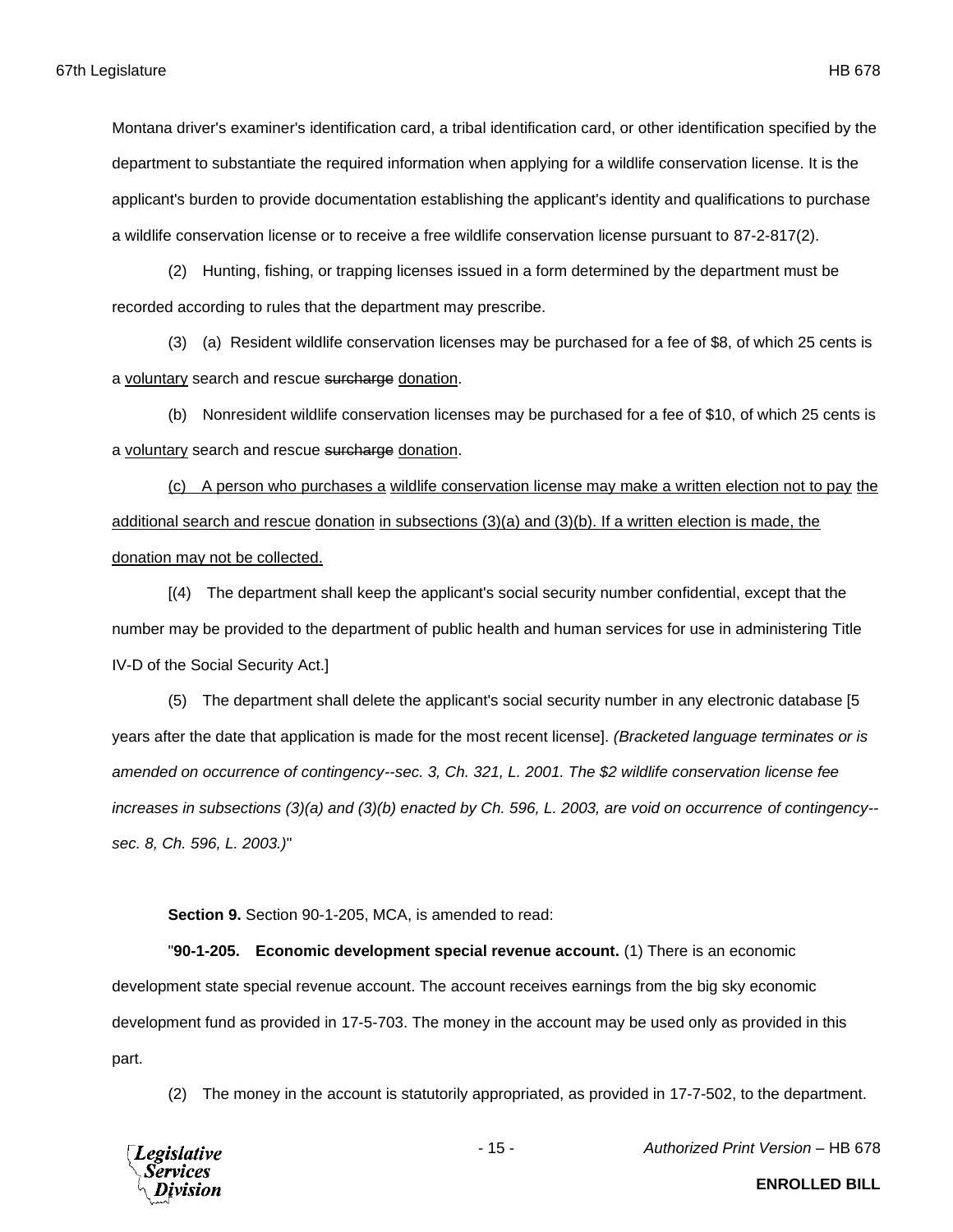Of the money that is deposited in the account that is not used for administrative expenses or for other economic development purposes:

(a) 75% must be allocated for distribution to local governments and tribal governments to be used for job creation efforts; and

(b) 25% must be allocated for distribution to certified regional development corporations, economic development organizations that are located in a county that is not part of a certified regional development corporation, and tribal governments."

**Section 10. Transition.** The department of fish, wildlife, and parks shall segregate search and rescue surcharges that were collected before [the effective date of this act] and administer the surcharges without regard to the amendments provided in [this act]. The department of military affairs shall submit requests for reimbursement from the segregated surcharges without regard to the amendments provided in [section 2(2)(b) and section 5]. On June 30, 2023, any of the segregated surcharges that remain unspent must be transferred to the general license account established in 87-1-601(1).

**Section 11. Effective dates.** (1) Except as provided in subsections (2) and (3), [this act] is effective JULY 1, 2021.

- (2) [Sections 2, 7, 8, and 10] are effective March 1, 2022.
- (3) [Section 3] is effective July 1, 2023.

**Section 12. Termination**. [Sections 4 through 6] terminate June 30, 2027.

- END -

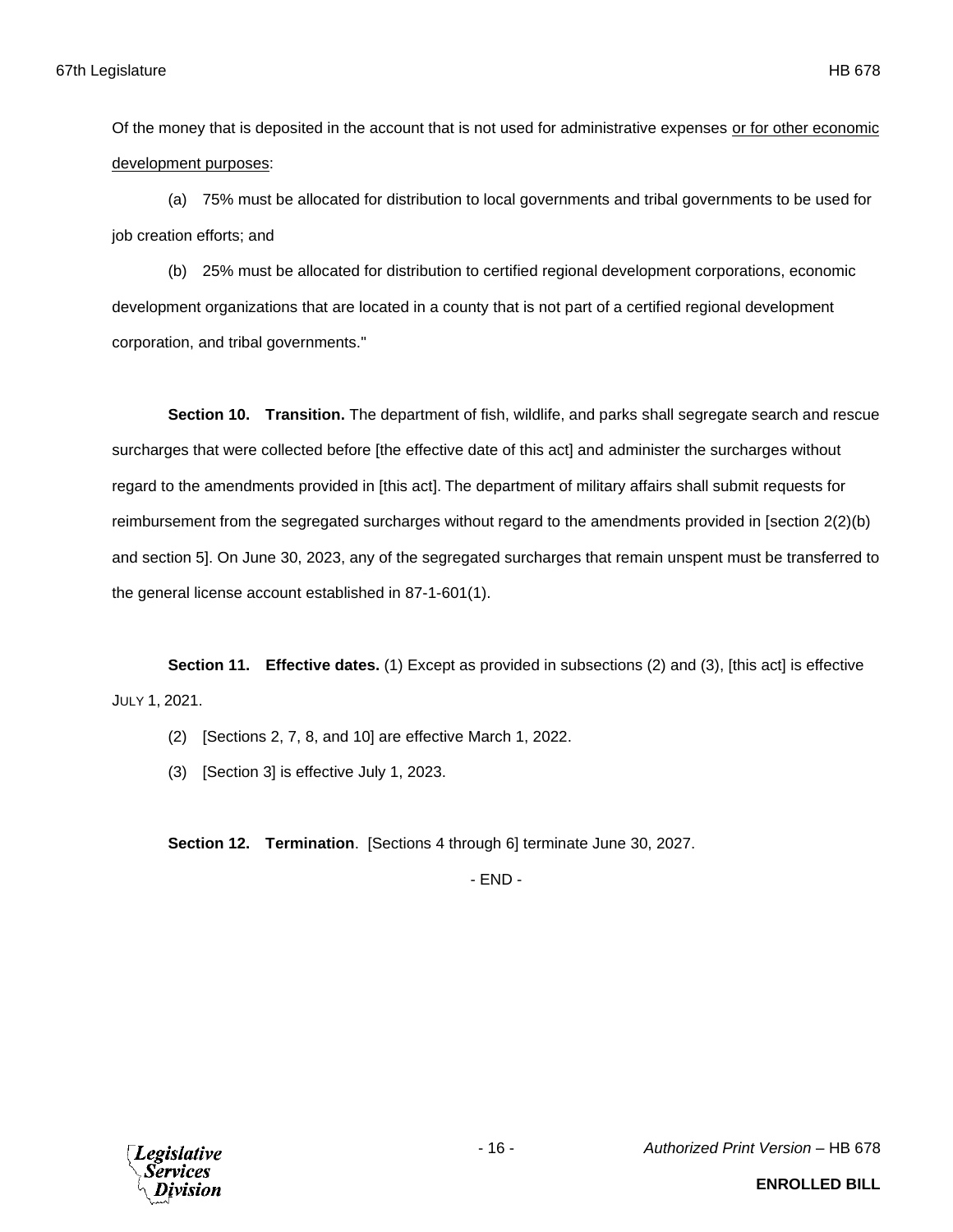I hereby certify that the within bill,

HB 678, originated in the House.

Chief Clerk of the House

Speaker of the House

| Signed this | dav    |
|-------------|--------|
| $\Omega$    | - 2021 |

\_\_\_\_\_\_\_\_\_\_\_\_\_\_\_\_\_\_\_\_\_\_\_\_\_\_\_\_\_\_\_\_\_\_\_\_\_\_\_\_\_\_\_

\_\_\_\_\_\_\_\_\_\_\_\_\_\_\_\_\_\_\_\_\_\_\_\_\_\_\_\_\_\_\_\_\_\_\_\_\_\_\_\_\_\_\_

President of the Senate

| Signed this                |  |
|----------------------------|--|
| $\mathsf{\Omega}^{\prime}$ |  |

\_\_\_\_\_\_\_\_\_\_\_\_\_\_\_\_\_\_\_\_\_\_\_\_\_\_\_\_\_\_\_\_\_\_\_\_\_\_\_\_\_\_\_